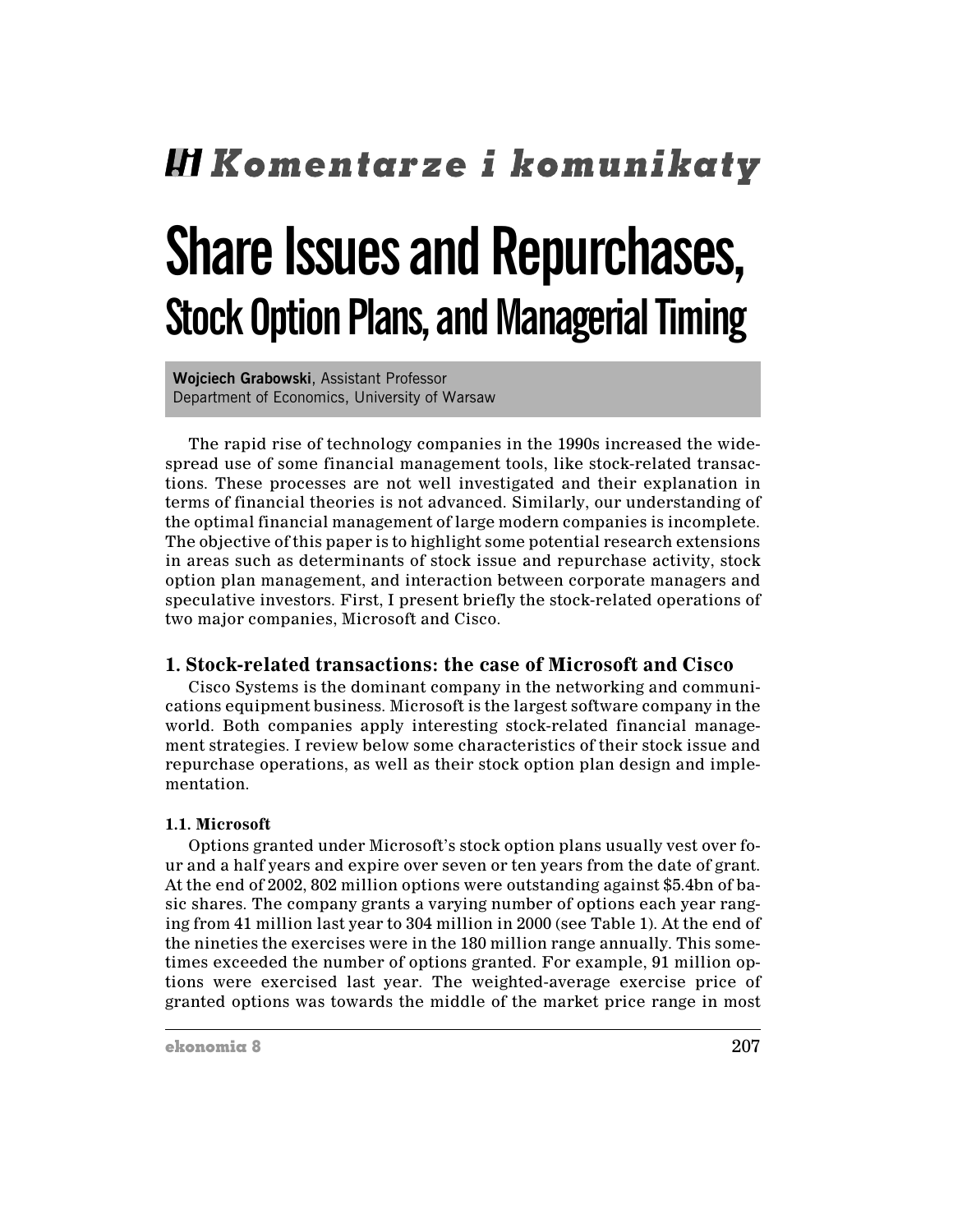years, and the exercise price ranges were similar to market price ranges. This indicates that the company awarded its options continuously.

## **Table 1.**

| Year                                | 1997                 | 1998                  | 1999                  | 2000                   | 2001                 | 2002                  |  |  |  |  |  |  |
|-------------------------------------|----------------------|-----------------------|-----------------------|------------------------|----------------------|-----------------------|--|--|--|--|--|--|
| Cash flow data (\$m):               |                      |                       |                       |                        |                      |                       |  |  |  |  |  |  |
| Stock option tax<br><b>benefits</b> | 796                  | 1553                  | 3107                  | 5535                   | 2066                 | 1596                  |  |  |  |  |  |  |
| <b>Shares issued</b>                | 744                  | 959                   | 1350                  | 2245                   | 1620                 | 1497                  |  |  |  |  |  |  |
| <b>Shares repurchased</b>           | 3101                 | 2468                  | 2950                  | 4896                   | 6074                 | 6069                  |  |  |  |  |  |  |
| Cash flow from<br>operations        | 5485                 | 8433                  | 13 137                | 13 961                 | 13 422               | 14 509                |  |  |  |  |  |  |
| Options and shares (m):             |                      |                       |                       |                        |                      |                       |  |  |  |  |  |  |
| <b>Options granted</b>              | 220                  | 138                   | 78                    | 304                    | 224                  | 41                    |  |  |  |  |  |  |
| <b>Options exercised</b>            | 180                  | 176                   | 175                   | 198                    | 123                  | 99                    |  |  |  |  |  |  |
| <b>Options canceled</b>             | 36                   | 25                    | 30                    | 40                     | 35                   | 38                    |  |  |  |  |  |  |
| <b>Shares issued</b>                | 188                  | 202                   | 213                   | 229                    | 189                  | 104                   |  |  |  |  |  |  |
| <b>Shares repurchased</b>           | 148                  | 78                    | 44                    | 55                     | 89                   | 128                   |  |  |  |  |  |  |
| Market price range (\$)             | $13.44-$<br>$-33.74$ | $29.50 -$<br>$-54.28$ | $47.25 -$<br>$-95.63$ | $60.38 -$<br>$-119.94$ | $41.5 -$<br>$-82.00$ | $48.62 -$<br>$-72.57$ |  |  |  |  |  |  |

Microsoft. Selected share, option, and cash flow data 1997-2002

Microsoft carried out substantial repurchases of its common stock every year. The amount of shares bought back annually in recent years did not exceed, and was frequently far below, the number of exercised options, except in the last year. Clearly, the management did not stop the dilution. Even so, the company directed large amounts of cash to these transactions, over \$6bn annually in 2001–2002. In the first quarter of its fiscal 2003 the company bought back about \$3.5bn of its common stock, over half of its operating cash flow for that period. Microsoft's cash from operations is consistently strong but the share of this flow used for repurchases exceeded 50% only once in the 1995–2002 period. Stock option tax benefits were quite large for the company, especially in 1999–2001. In 2000 they amounted to \$5.5bn, or  $40\%$  of its operating cash flow, an exceptionally high figure. The average prices Microsoft paid in its repurchase transactions were usually in the middle of the annual market price range. Microsoft enhanced its repurchase plan with some forward transactions and put warrants. Microsoft carried out sizeable cash-settled investment transactions, buying securities of some telecommunications companies in the late 1990s. Some of them resulted later in substantial writedowns.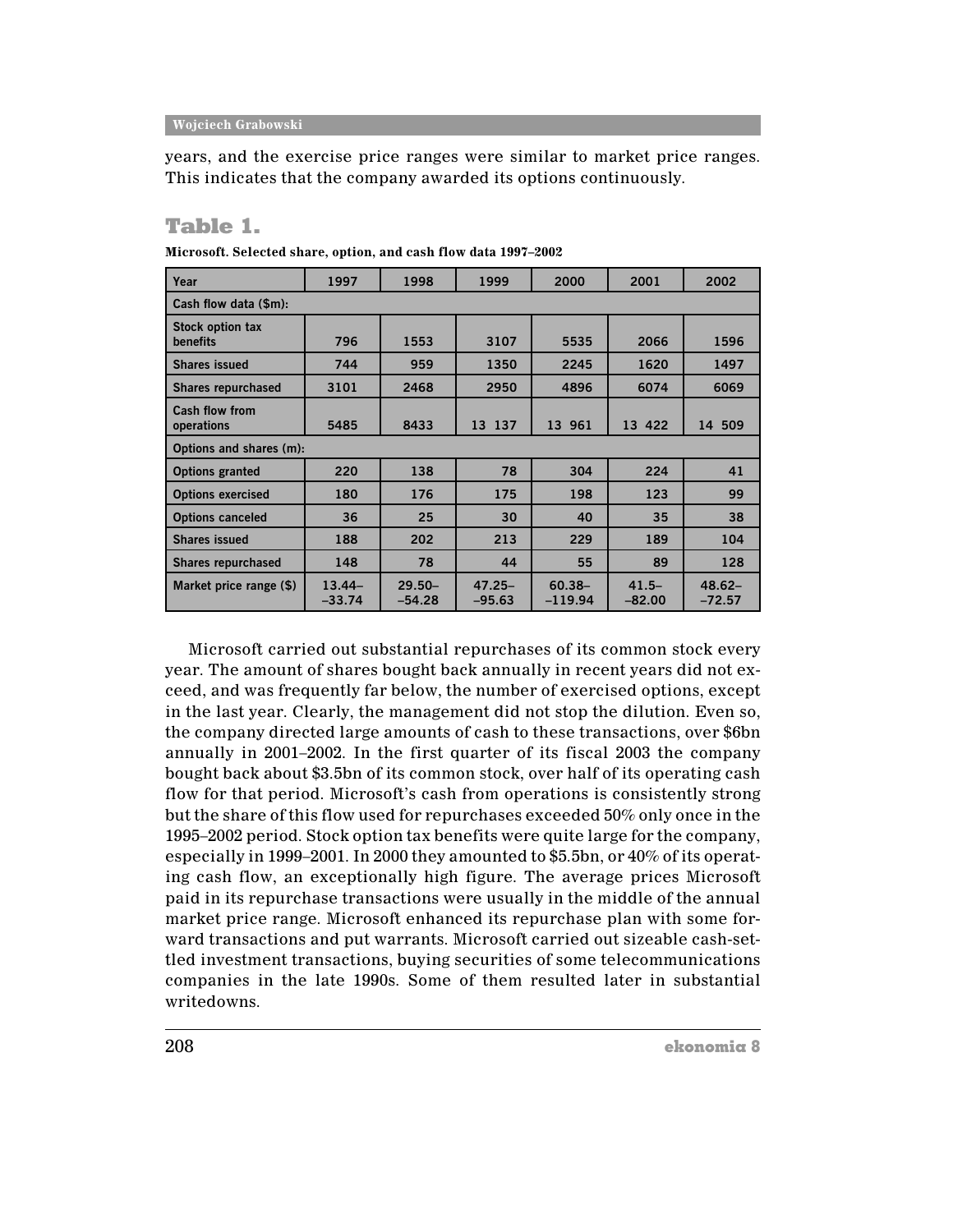## **1.2. Cisco**

Cisco has two major stock option plans established in 1987 and 1996, as well as a minor 1997 supplemental plan. In addition, the company assumed the plans of acquired companies. The 1996 plan is limited to 2.5bn shares with an automatic share reserve increase provision. Options become exerciseable for 20% or 25% of the shares one year from the grant date and then ratably over the next four or three years, respectively. The exercise prices are equal to the fair market value at the grant date. Options expire after maximum nine years. At the end of fiscal 2002 over 1.2bn options were outstanding, about half of them exerciseable, though largely out of-the-money, against 7.3bn basic shares outstanding.

In September 2001 the company adopted a stock repurchase plan to buy back up to \$3bn worth of its common stock in the open market or negotiated transactions over two years. In August 2002 this limit was extended to \$8bn.

## **Table 2.**

| Year                             | 1996 | 1997 | 1998 | 1999 | 2000 | 2001 | 2002 |  |  |  |  |
|----------------------------------|------|------|------|------|------|------|------|--|--|--|--|
| Cash flow data (\$m):            |      |      |      |      |      |      |      |  |  |  |  |
| <b>Stock option tax benefits</b> | 198  | 274  | 422  | 837  | 2495 | 1397 | 61   |  |  |  |  |
| <b>Shares issued</b>             | 117  | 308  | 555  | 947  | 1564 | 1262 | 655  |  |  |  |  |
| <b>Shares repurchased</b>        | 116  | 323  |      |      |      |      | 1854 |  |  |  |  |
| Cash flow from operations        | 1063 | 1442 | 2881 | 4438 | 6141 | 6392 | 6587 |  |  |  |  |
| Options and shares (m):          |      |      |      |      |      |      |      |  |  |  |  |
| <b>Shares issued</b>             | 172  | 214  | 280  | 300  | 219  | 140  | 76   |  |  |  |  |
| <b>Shares repurchased</b>        | 27   | 44   |      |      |      |      | 124  |  |  |  |  |
| <b>Shares issued in M&amp;A</b>  | 937  | 90   | 48   | 98   | 452  | 46   | 27   |  |  |  |  |
| <b>Options granted</b>           | 316  | 384  | 282  | 245  | 295  | 320  | 282  |  |  |  |  |
| <b>Options exercised</b>         | 160  | 158  | 168  | 210  | 176  | 133  | 54   |  |  |  |  |
| <b>Options canceled</b>          | 20   | 42   | 48   | 22   | 37   | 98   | 82   |  |  |  |  |

Cisco. Selected share, option, and cash flow data 1996-2002

Over the last years Cisco was granting a relatively stable amount of around 300 million options annually (see Table 2). At the same time the number of shares issued in M&A transactions exceeded 1.8bn in the 1996–2000 period. The number of exercised options was less than those granted and remained in the 150–200 million range annually. The exercise prices of the granted options were usually towards the middle of the annual market price ranges of Cisco's stock. The stock option tax benefits were high in 2000 and 2001 reaching almost \$2.5bn and \$1.4bn, but were much lower in other years, under one billion dollars. They were negligible in 2002 due to the contraction in the market price of Cisco's stock. These stock option tax benefits were not a large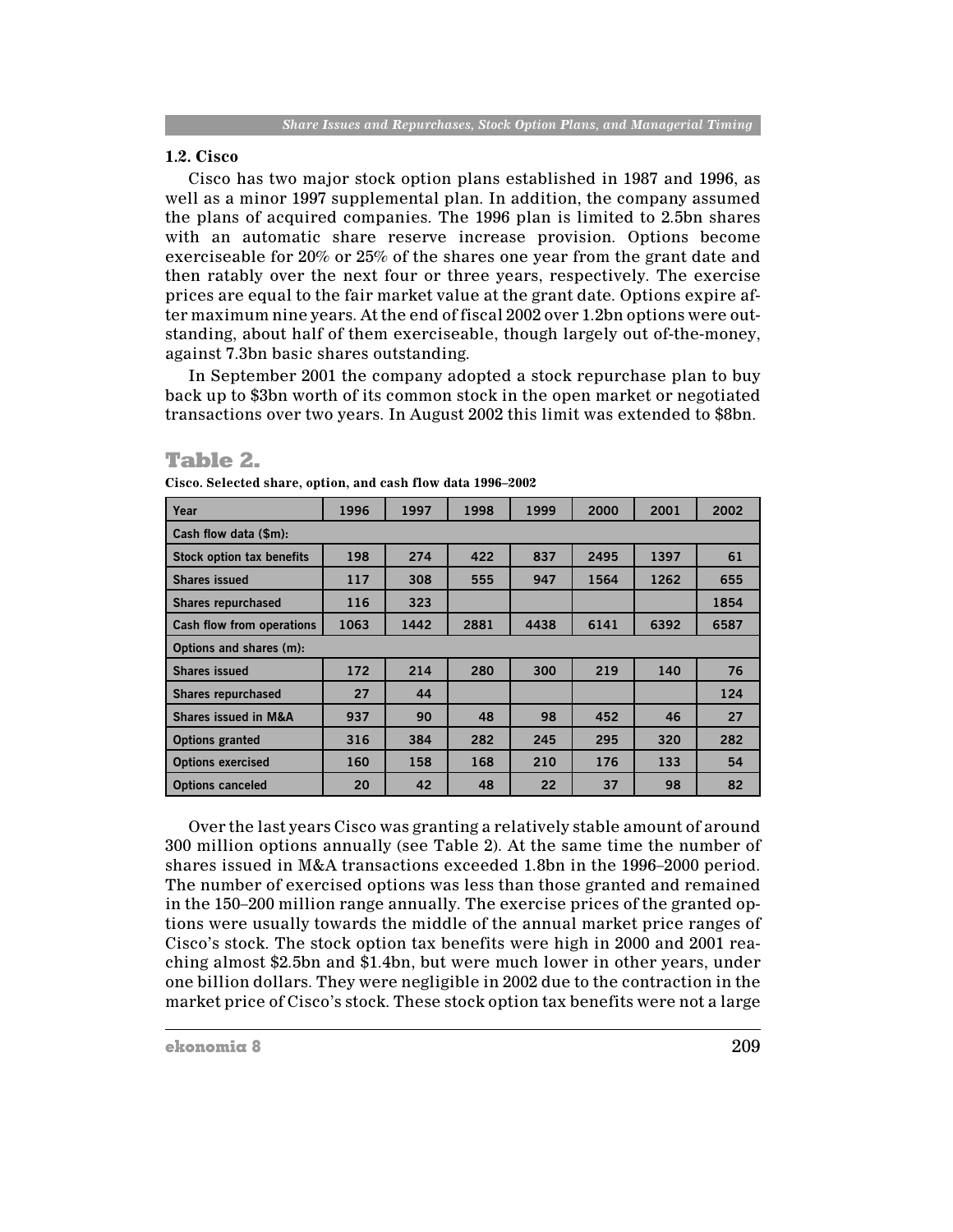part of the cash flow from operations, except in 2000. In recent years Cisco's operating cash flow exceeded \$6bn annually. Cisco did a modest amount of buybacks in 1995–7. There were no such transactions in 1998–2001. In 2002 the company bought back \$1.85bn of its common stock at the average price of \$14.95. Cisco's stock price range in that year was \$11.24-\$21.79. In the first quarter of its fiscal year 2003 Cisco bought back over \$1bn of its shares. This figure was the same as its cash flow from operations for that period.

#### 1.3. A comparison

Although both Microsoft and Cisco are major technology companies with global presence in their business areas their financial strategies differ. Both companies experienced fast growth during the late nineties. Annual sales growth was faster for Cisco, in the 30-80% range compared to Microsoft's 15–40%, but it proved also more sensitive to the subsequent downturn. Both firms have extremely strong operating cash flow. Both benefited from stock option plan tax credits. They had no material debt and paid no dividends. Microsoft kept very high cash and short-term investments positions, over 45% of total assets, and often over  $60\%$ , compared to Cisco's 13–28% range in 1995–2001. The stock market prices of both companies experienced multiple gains in the 1990s. The ownership of Cisco is dispersed, with largest institutional shareholders holding not more than around 3% of shares, and no large holdings of individual managers. In contrast, although institutional holdings are comparable to Cisco's, three individuals hold almost 20% of Microsoft's shares.

These features seem to have influenced some financial management choices differently. Microsoft's stock option grants were more volatile than Cisco's. In addition, Cisco used its high-priced stock as currency in most acquisitions. The issuance of stock for M&A transactions was comparable to the amount of stock option grants. In many of the investment transactions it originated Microsoft used cash. Cisco did not make any attempt to counter dilutive consequences of its policies until very recently, when its cash position increased from 19% of total assets in 2001 to 33% in 2002. Microsoft, in turn, regularly repurchased large amount of shares. Still, it did not eliminate stock option plan dilution. Cisco's buybacks started when its stock lost most of its peak market value. Microsoft repurchases increased with the decline of the market price but were executed in all recent years. The buyback prices were usually in the middle of the annual market price range for both companies. The buyback price range for Microsoft indicates that it bought shares back at almost all prices. Astonishingly, this indicates little concern for, or luck in, the timing of the transactions, at least based on the available data.

## 2. Some related recent research

Recent research efforts to provide both theoretical insight and empirical evidence on some of the mechanisms behind the stock-related corporate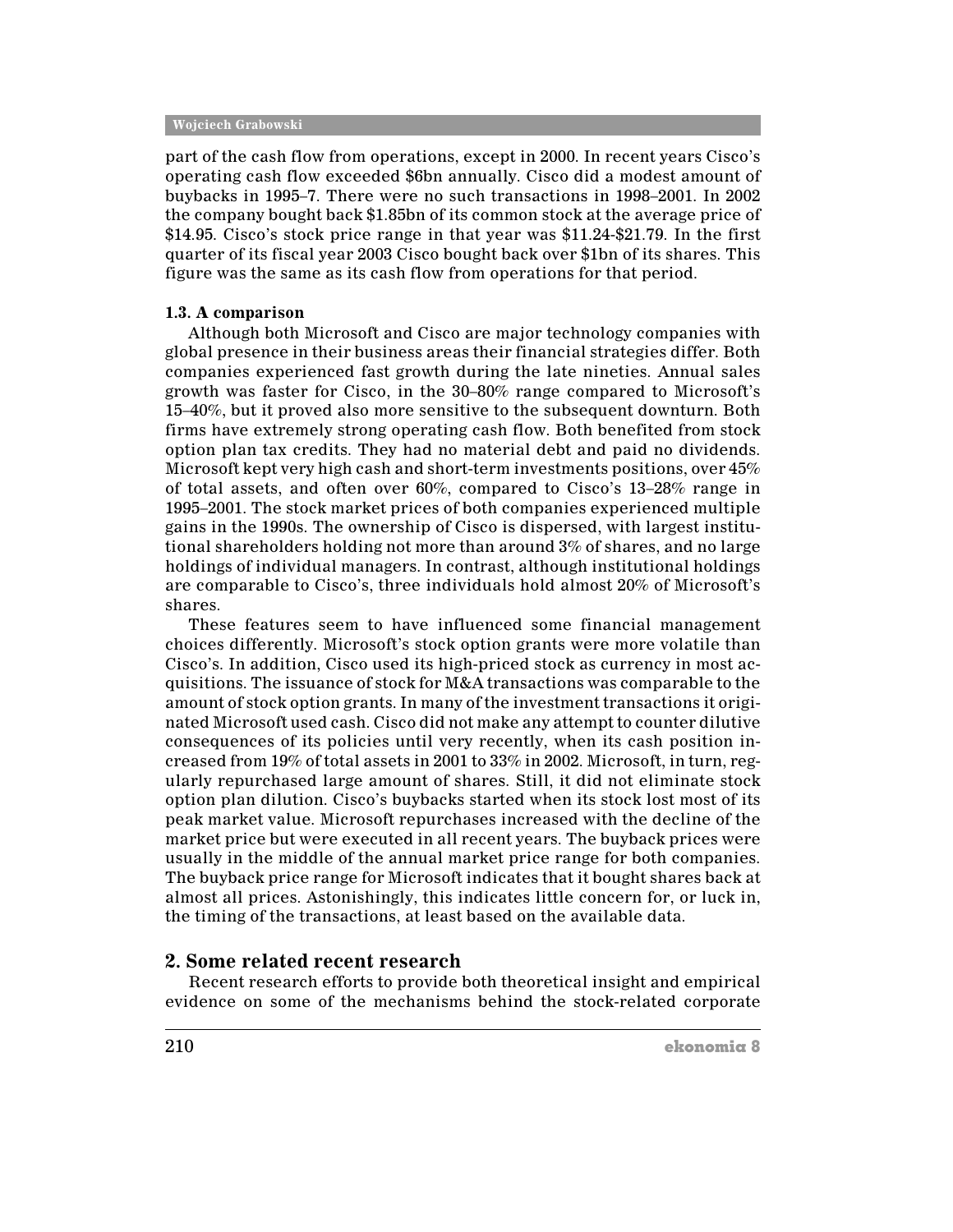transactions concentrate on determinants of payout policy, methods of payment in M&A processes, stock issue policies and option plan management.

Grullon and Michaely (2002) examine trends in the U.S. corporate payout behavior in recent decades. They provide statistics for the growth of the volume of repurchases and dividends. The amount of repurchases as the percentage of dividends changed from 8.44% in 1972 to 113.11% in 2000, their last sample year. There are two marked increase years in their data, 1984, when this share surges from the previous year's  $15.42\%$  to  $46.54\%$ , and 1997 and 1998, when it changes from 58.71% in 1996 to 81.03% and 95.72% respectively. In 1991 it falls to over 20% from over 40%. They use a large Compustat sample of companies. Various theoretical models offer arguments for and against substitution hypothesis, a claim that dividends and repurchases can be treated as substitutes. The authors demonstrate on their sample that they can indeed be understood as substitutes. They explain the surge in repurchase activity in the early 1980s by the introduction of the SEC Rule 10b-18 in 1982, which provided a regulatory framework for corporate open market repurchases and eased potential litigation concerns for companies. They provide some evidence that investors react less negatively to dividend reductions of firms with active repurchase programs than to those without one. This issue is treated in more detail in Nissim and Ziv (2001), who investigate the dividend information content hypothesis on a large sample of U.S. firms. They find that dividend increase signals higher future earnings after controlling for several variables including analysts' forecasts. The signal seems to be asymmetric in that dividend decreases are not negatively related to future profitability. Lie (2000) investigates stock price reaction to announcements of special dividends, tender-offer repurchases and dividend changes and finds positive evidence of excess funds hypothesis/agency problem reduction through disbursement of funds, on a sample of 1978–1994 payout events for U.S. firms. Abnormal returns in the announcement period are found for tender offers, and for special dividends. Sample firms had usually higher than average cash flow prior to special dividends and tenders. Grullon and Ikenberry (2000) discuss some operational and regulatory issues of repurchase programs, their completion rate, relation to stock liquidity, buyback techniques, their derivative enhancements as well as the SEC rule impact. They review main hypotheses put forward to explain stock repurchases: (1) The "EPS bump" story says that managers buy back stock to boost earnings per share. (2) A signaling hypothesis claims that managers distribute cash when they expect rising cash flows. This is similar to the dividend information content hypothesis. However, Grullon (2000) finds, based on a 1980–94 sample, that this may not always be the case. (3) Another signaling story says that companies react with repurchases to the undervalued stock price. Three studies, by Ikenberry et al. (1995, 2000) and by Chan et al. (2000) show some evidence for this in the U.S. 1980–90, Canada 1989–97, and the U.S. 1980–96 data samples. (4) An agency cost explanation states that as cash position increases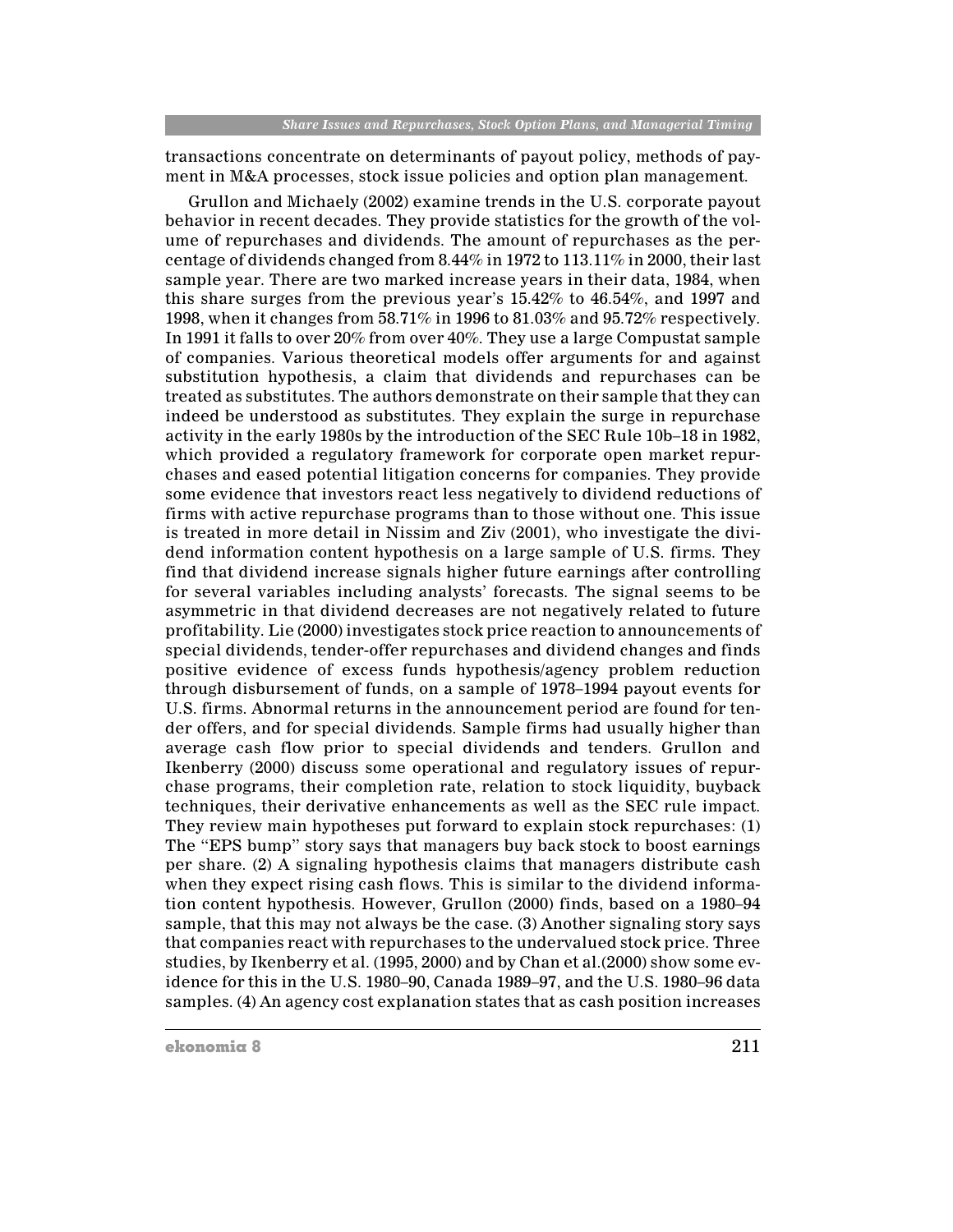the managers are more likely to misallocate capital and increase agency costs. A buyback reduces such opportunities. Grullon (2000) finds that market reaction to buybacks is negative for firms with high operating return on inyestment. (5) Capital market allocation hypothesis says that buybacks are consistent with the efficient capital allocation. Companies return funds to investors when their return on marginal capital is less than investors'. Grullon (2000) finds that after repurchase program announcements firms decrease their capital expenditures. (6) Repurchase and dividends can be treated as substitutes as documented in Grullon and Michaely (2002) but repurchases are favored by some investors because of better tax treatment; (7) Capital structure adjustments may be linked, among other factors, to stock option exercises (some evidence for this in Chan et al. (2000). Bartov et al. (1998) test positively a sample of firms using 1986–1992 data for the evidence of three repurchase factors: market undervaluation, the extent of stock option programs and institutional investor shareholdings. Institutional investors prefer repurchases to dividends for tax reasons. This is similar to Grullon and Ikenberry explanations  $(3)$ ,  $(7)$  and  $(6)$  respectively.

Martin (1996) examines the determinants of stock-financed acquisitions on a 1978–88 sample of U.S. firms. He reviews some hypotheses of financing choice: (1) higher growth opportunities increase preference for equity financing in acquisitions, (2) in case of asymmetric information about target firm equity is preferred; as the target size increases equity is less likely, (3) large manager ownership may decrease stock financing, but there may be some nonlinearities, (4) firms with large amounts of cash prefer cash acquisitions, (5) large institutional shareholders may monitor management so that it does not finance M&A transactions with stock to avoid dilution, (6) cash payment may be simpler than stock-financing in the U.S. for regulatory reasons, (7) strong economic growth may increase stock-financings. He finds strong support for the hypothesis that high growing firms prefer to finance their acquisitions with stock, as do firms with lower cash balances and high institutional shareholdings. Ghosh and Ruland (1998) study how managerial ownership and preferences influence the method of payment in a U.S. 1981–1988 data sample and find that target firm managers with high ownership prefer to be paid in stock to retain control and job prospects. Chang (1998) examines returns in privately-held firm takeovers on a sample of 1981–1992 U.S. data. If bidders pay with stock this is similar to a private placement and induces positive market reaction in contrast to public target acquisitions, which are received negatively like public offerings. Bidders offering stock register positive abnormal returns, while those offering cash zero abnormal return. Returns are positively correlated with new blockholders and the amount of shares issued to target companies. New large shareholders are treated as more effective monitors, as well-informed investors from target company take large positions in the bidding firm. He reviews hypotheses on bidder returns: (1) limited competition hypothesis: takeover market is not perfect so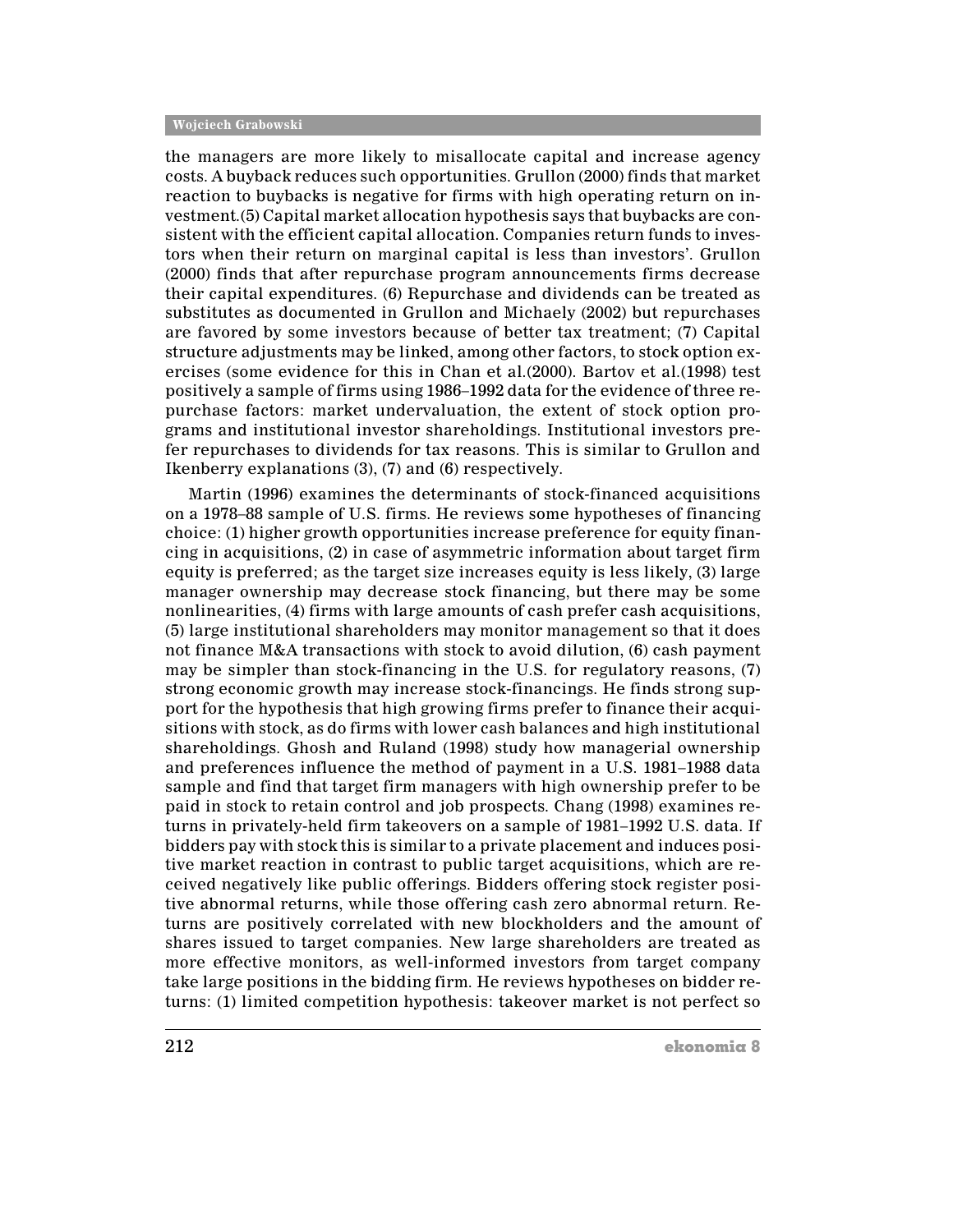possibly the bidder pays less than fair price; (2) monitoring hypothesis: common stock exchange creates new blockholders; ownership concentration may decrease firm value by allowing managerial entrenchment and makes takeovers more costly; (3) information hypothesis: overvalued stock is issued in public and undervalued in private offerings, disclosure of information to a target group of investors allows them to become better informed; this is similar to the pecking-order theory of capital structure.

Baker and Wurgler (2002) propose the market timing explanation for capital structure:

## capital structure evolves as the cumulative outcome of past attempts to time the equity market.

Managers try to time the market by issuing equity when its cost is low and by repurchasing when its cost is high. Managers do not reverse these actions when the cost of equity is not so extreme so that such transactions may have a longer-term impact on the capital structure. They find evidence for persistent effects of market-to-book fluctuations on capital structure on a sample of firms with the IPO dates between 1968 and 1998. This is hard to explain with the standard trade-off and pecking-order theories of capital structure (see Harris and Raviv (1992) and Myers (2001) for the review of capital structure theories). In an earlier paper Baker and Wurgler (2000) find some evidence in the 1928–1997 U.S. data that the higher share of total equity issues in corporate external financing precedes periods of low market returns. They claim this supports the view that managers time the market. They run regressions of market returns on some standard investment and financing variables using gross share issue figures. They say that the result would be similar if they included repurchases but in doing so they set issues at zero if the net figure is negative, which is the case in almost all recent years.

Hall and Murphy (2002) examine the difference between the value of stock options that can be traded, as given by the Black-Scholes (BS) model, as opposed to options with trading restrictions such as those granted to employees. They find that the value of their model employee option at various employee portfolio/wealth structures is approximately between 20 and 60 per cent of the BS figure for an at-the-money option. The value approaches the BS value the more risk-neutral and more-diversified i.e. holding less underlying stock the employee. This result indicates that options may be relatively less valuable for top executives than for young, talented employees, e.g. engineers, who may be almost risk-neutral and may not hold much company stock. Consequently, there is a difference between the cost of options to firms, as measured by the BS figure, and their value to employees. They show that incentives from employee options, as measured by option delta, are relatively largest at-the-money. It would be interesting to consider gammas as well. They compute cumulative probabilities of option exercise and explain why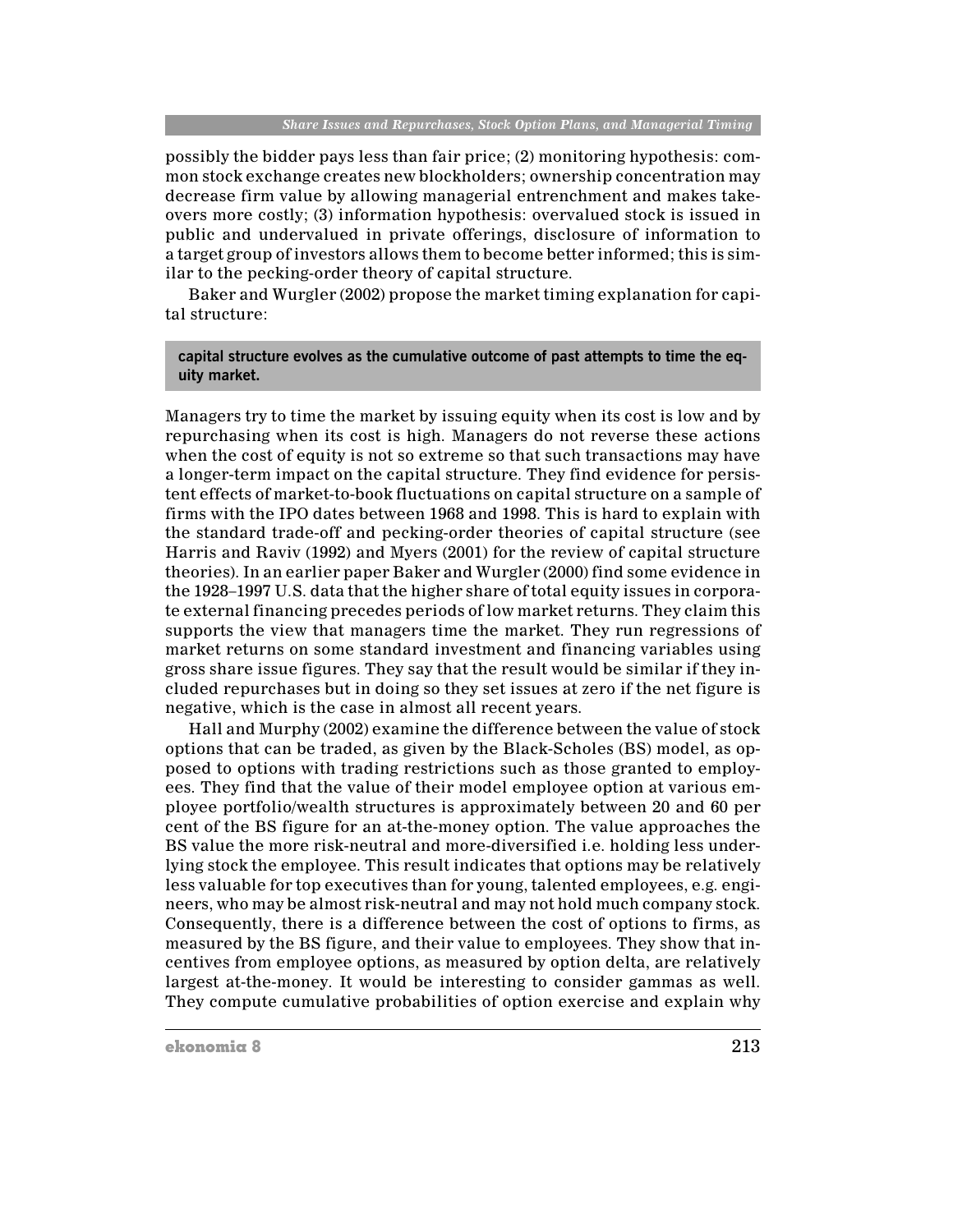many options are exercised early. The early exercise feature reduces the wedge between cost and value of compensatory options. Hall and Knox (2002) examine the performance of stock option plans based on the U.S. executive compensation data from 1992–2000. They find that these plans are frequently underwater, that companies rarely reprice options, but manage option plans by increasing option grants after large declines or increases in the stock market price. If such feature were largely predictable this would amount to a compound option feature in the plans.

## 3. How well can we understand the Microsoft and Cisco case using existing explanations?

Although Microsoft's repurchases had some anti-dilutive effect, boosting earnings was not their main motivation. The company bought back some  $10\%$ of its stock over a period of six years, 1997–2002, so the buyback effect was not pronounced in any single year. Microsoft had, and still has, the means to conduct buybacks on a much larger scale. Certainly, future cash flow signaling played no role, for this would have resulted in much higher repurchase activity. There is some evidence of undervaluation-linked repurchasing, as the activity increased recently when the market price of Microsoft's stock fell. But it may also signal deteriorated business opportunities. The agency problem could be substantial if we consider huge cash positions of many technology firms. It seems that neither company treats buybacks and dividends as substitutes. Stock option plans do seem to have only limited influence on the repurchase activity of both companies, and almost no influence in the case of Cisco, as they are ultimately dilutive. There is some support for the long-term timing theory in Cisco's behavior, since the management started buying back shares only recently after a large drop in the stock market price, while only moderate timing success can be observed in the short term. Certainly, the hypothesis that fast-growing companies prefer stock acquisitions finds support in Cisco's behavior. Pecking order related explanations indicating that companies issue stock when it is overvalued find little support, since, clearly, Cisco's stock price increased, but was also very volatile, during the years when it issued most shares. Although some of the target companies bought by Cisco were not privately-held, investors seem to have treated these M&A transactions in a way similar to private placements in the long term or, perhaps, just recognized that by paying with its highly-valued stock Cisco enhanced its growth opportunities.

## 4. Two modeling extensions

Cisco's and Microsoft's behavior provides mixed support for the stock-related transaction explanations advanced in recent research literature. Even so, it is frequently difficult to understand the details of the size and exact timing of their financial management activity through existing models and theo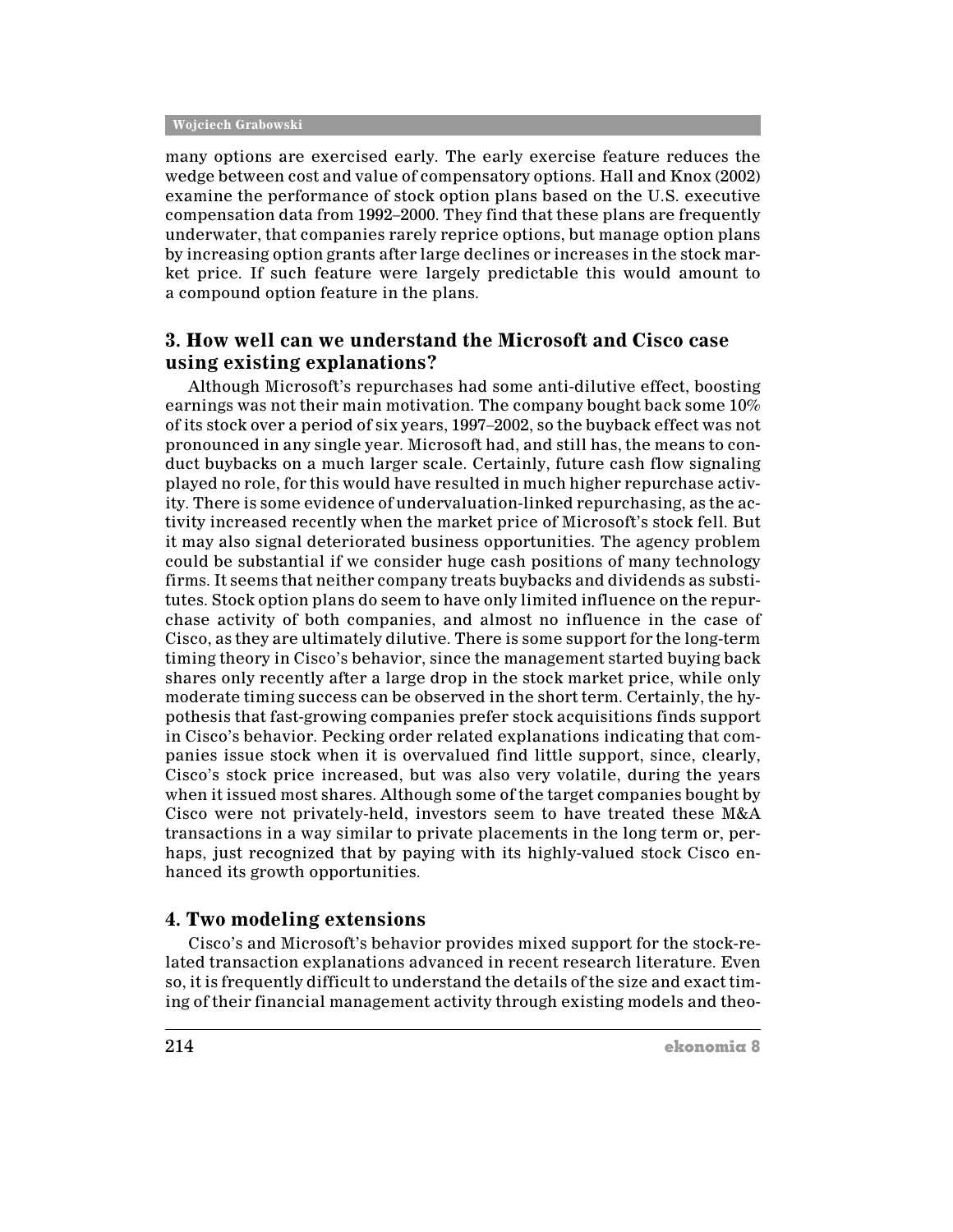ries. I consider below two perspectives, whose exploration might lead to a better, and perhaps more quantitative, understanding of capital structure financial management:

#### 4.1. Asset portfolio management, real options and the value of flexibility

Some companies prefer buybacks to dividends since repurchase programs give them more flexibility: repurchases can be timed, implemented at management's discretion, sometimes only partially. Dividend increases induce more permanent shareholder expectations, their reductions are not well received by investors and treated frequently as a signal of operating problems.

Existing financial contracting theories concentrate on a company which needs external funds. But some large technology firms keep substantial cash positions. To what extent repurchases and M&A payment choices are the result of asset portfolio restructurings between cash and risky assets? Here, the difference between changes in financing structure and adjustments in investment portfolio is blurred. Further, in arranging its stock-related transactions, e.g. in M&A processes, as well as in adjusting the asset composition, management may be aware of some additional existing real option values which might influence its choice (Grabowski (2002)). Such optionality may further impact the timing of managerial decisions. Asset risk may also influence the leverage choice (Leland (1998)).

## 4.2. The value of volatility and the impact of speculative investors

How do managerial decisions interact with market volatility? There are costs and benefits to high market price volatility. Some of them result from hedging or its absence. Due to high volatility companies could time their option grants. High stock volatility makes options more valuable and also easier to exercise. This increases option tax benefits. The volatility effect is opposite in case of debt, where volatility reduces potential debt tax shield value and makes hedging more valuable. It seems that very fast market price growth makes buybacks less practicable. On the other hand, dilution accounting rules make the dilution potential of options more pronounced in a rising stock market.

Many existing models concentrate on small and venture capital stage companies and conflicts of interest between various classes of their shareholders. For large companies there are also several classes of shareholders, most notably portfolio investors. Portfolio investors may have less interest in, and less access to, corporate management details, and concentrate mainly on potential speculative capital gains. Managers may take it into account when timing security issues and repurchases and placing various kinds of securities e.g. convertibles on the market to reduce financing costs. In this way they become frequently like portfolio managers themselves, trying to time their operations, and similarly they can make timing mistakes. Volatility may com-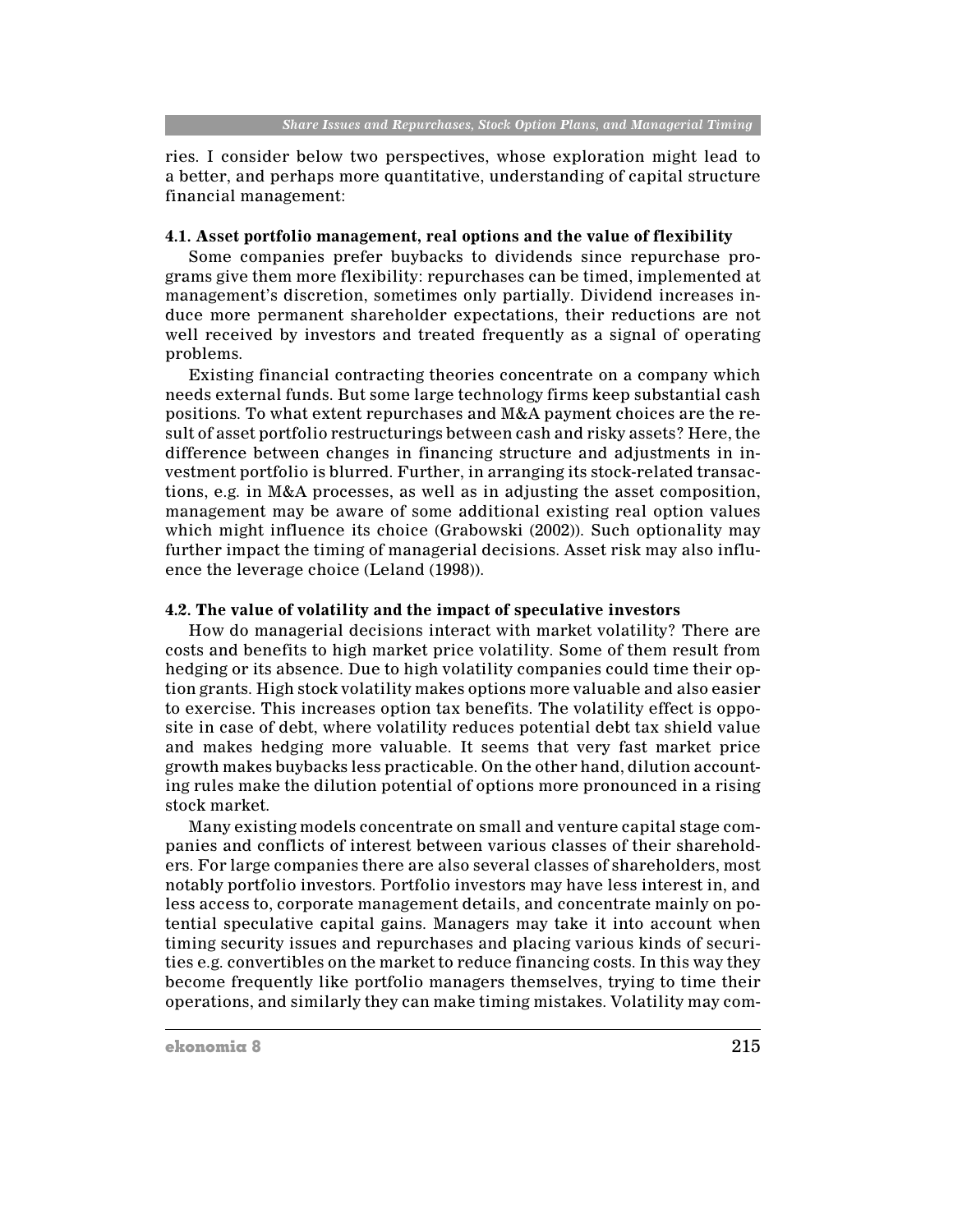plicate the implementation of some strategies, like repurchase programs further and impact managerial timing considerably, increasing the probability of suboptimal decisions.

The investigation of concrete corporate cases and the above decision factors may result in the formulation of more realistic managerial objective functions. The insight of corporate financial theories is that capital structure is linked to specific managerial incentives and objectives (Myers (2000), Hart (2001), Zwiebel (1996)). The advance from firm-theoretic models of capital structure to more practical ones, which could be a guide for a financial manager might rely on such extended formulations taking into account real-option content of managerial decisions and their interaction with volatile speculative markets for corporate securities.

## Data

The Microsoft and Cisco data are from the quarterly and annual reports of these companies.

## **References**

Baker M., J. Wurgler, 2002, "Market Timing and Capital Structure", Journal of Finance 57, 1-32.

- Baker M., J. Wurgler, 2000, "The Equity Share in New Issues and Aggregate Stock Returns", Journal of Finance 55, 2219-2257.
- Bartov E., I. Krinsky, J. Lee, 1998, "Evidence on how companies choose between dividends and open-market stock repurchases", Journal of Applied Corporate Finance 11, Spring 1998, 89-96.
- Chan K., D. Ikenberry, I. Lee, 2000, Do managers knowingly repurchase stock in the open market?, working paper, Rice University.
- Chang S., 1998, "Takeovers of privately held targets, methods of payment, and bidder returns", Journal of Finance 53, 773-784.

Grabowski W., 2002, Market dominance options and asset structure: the case of Microsoft and Cisco, working paper, University of Warsaw.

- Graham J.R., 2000, "How Big Are the Tax Benefits of Debt?", Journal of Finance 55, 1901-1941.
- Graham J.R., D.A. Rogers, 2002, "Do firms hedge in response to tax incentives?", Journal of Finance 57, 815-839.
- Grullon G., 2000, The information content of share repurchase programs, working paper, Rice University.
- Grullon G., D.L. Ikenberry, 2000, "What do we know about stock repurchases", Journal of Applied Corporate Finance 13, Spring 2000, 31-51.
- Grullon G., R. Michaely, 2002, "Dividends, Share Repurchases and the Substitution Hypothesis', Journal of Finance 57, 1649-1684.
- Harris M., A. Raviv, 1992, "Financial contracting theory", in: J.-J. Laffont (ed.), Advances in economic theory, Sixth World Congress, Vol. II, 64-150, Cambridge University Press.

Hart O., 2001, "Financial Contracting", Journal of Economic Literature 39, 1079-1100.

Ikenberry D., J. Lakonishok, T. Vermaelen, 1995, "Market underreaction to open market share repurchases", Journal of Financial Economics 39, 181-208.